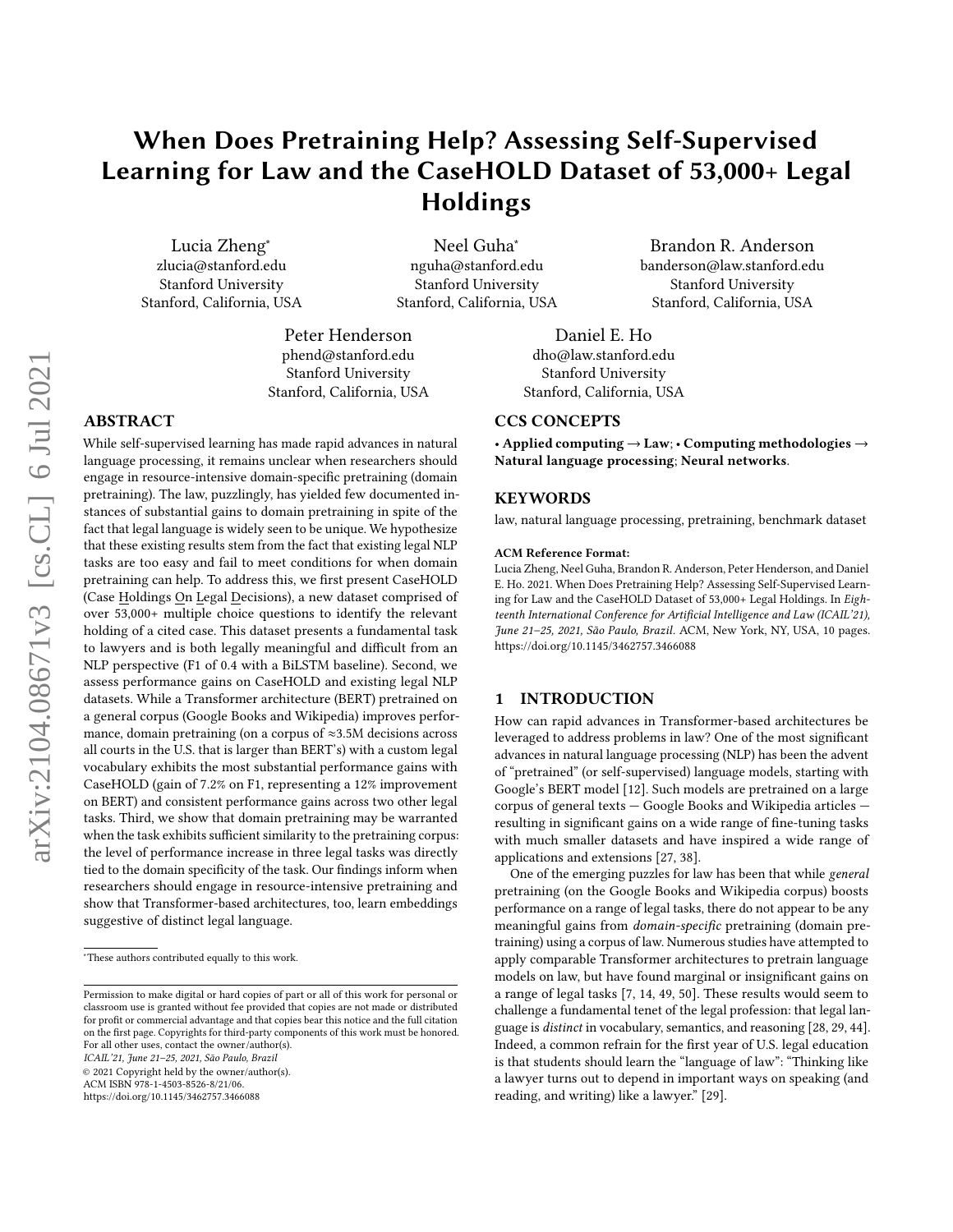We hypothesize that the puzzling failure to find substantial gains from domain pretraining in law stem from the fact that existing finetuning tasks may be too easy and/or fail to correspond to the domain of the pretraining corpus task. We show that existing legal NLP tasks, Overruling (whether a sentence overrules a prior case, see Section [4.1\)](#page-3-0) and Terms of Service (classification of contractual terms of service, see Section [4.2\)](#page-4-0), are simple enough for naive baselines (BiLSTM) or BERT (without domain-specific pretraining) to achieve high performance. Observed gains from domain pretraining are hence relatively small. Because U.S. law lacks any benchmark task that is comparable to the large, rich, and challenging datasets that have fueled the general field of NLP (e.g., SQuAD [\[36\]](#page-9-9), GLUE [\[46\]](#page-9-10), CoQA [\[37\]](#page-9-11)), we present a new dataset that simulates a fundamental task for lawyers: identifying the legal holding of a case. Holdings are central to the common law system. They represent the governing legal rule when the law is applied to a particular set of facts. The holding is precedential and what litigants can rely on in subsequent cases. So central is the identification of holdings that it forms a canonical task for first-year law students to identify, state, and reformulate the holding.

This CaseHOLD dataset (Case Holdings on Legal Decisions) provides 53,000+ multiple choice questions with prompts from a judicial decision and multiple potential holdings, one of which is correct, that could be cited. We construct this dataset using the rules of case citation [\[9\]](#page-8-2), which allow us to match a proposition to a source through a comprehensive corpus of U.S. case law from 1965 to the present. Intuitively, we extract all legal citations and use the "holding statement," often provided in parenthetical propositions accompanying U.S. legal citations, to match context to holding [\[2\]](#page-8-3).

CaseHOLD extracts the context, legal citation, and holding statement and matches semantically similar, but inappropriate, holding propositions. This turns the identification of holding statements into a multiple choice task.

In Table [1,](#page-1-0) we show a citation example from the CaseHOLD dataset. The Citing Text (prompt) consists of the context and legal citation text, Holding Statement 0 is the correct corresponding holding statement, Holding Statements 1-4 are the four similar, but incorrect holding statements matched with the given prompt, and the Label is the 0-index label of the correct holding statement answer. For simplicity, we use a fixed context window that may start mid-sentence.

We show that this task is difficult for conventional NLP approaches (BiLSTM F1 =  $0.4$  and BERT F1 = 0.6), even though law students and lawyers are able to solve the task at high accuracy. We then show that there are substantial and statistically significant performance gains from domain pretraining with a custom vocabulary (which we call Legal-BERT), using all available case law from 1965 to the present (a 7.2% gain in F1, representing a 12% relative boost from BERT). We then experimentally assess conditions for gains from domain pretraining with CaseHOLD and find that the size of the fine-tuning task is the principal other determinant of gains to domain-specific pretraining.

The code, the legal benchmark task datasets, and the Legal-BERT models presented here can be found at: [https://github.com/reglab/](https://github.com/reglab/casehold) [casehold.](https://github.com/reglab/casehold)

Our paper informs how researchers should decide when to engage in data and resource-intensive pretraining. Such decisions

#### Table 1: CaseHOLD example

#### <span id="page-1-0"></span>Citing Text (prompt)

They also rely on Oswego Laborers' Local 214 Pension Fund v. Marine Midland Bank, 85 N.Y.2d 20, 623 N.Y.S.2d 529, 647 N.E.2d 741 (1996), which held that a plaintiff "must demonstrate that the acts or practices have a broader impact on consumers at large." Defs.' Mem. at 14 (quoting Oswego Laborers', 623 N.Y.S.2d 529, 647 N.E.2d at 744). As explained above, however, Plaintiffs have adequately alleged that Defendants' unauthorized use of the DEL MONICO's name in connection with non-Ocinomled restaurants and products caused consumer harm or injury to the public, and that they had a broad impact on consumers at large inasmuch as such use was likely to cause consumer confusion. See, e.g., CommScope, Inc. of N.C. v. CommScope (U.S.A) Int'l Grp. Co., 809 F. Supp.2d 33, 38 (N.D.N.Y 2011) (<HOLDING>); New York City Triathlon, LLC v. NYC Triathlon

Holding Statement 0 (correct answer)

holding that plaintiff stated a 349 claim where plaintiff alleged facts plausibly suggesting that defendant intentionally registered its corporate name to be confusingly similar to plaintiffs CommScope trademark

Holding Statement 1 (incorrect answer)

holding that plaintiff stated a claim for breach of contract when it alleged the government failed to purchase insurance for plaintiff as agreed by contract

Holding Statement 2 (incorrect answer)

holding that the plaintiff stated a claim for tortious interference

Holding Statement 3 (incorrect answer)

holding that the plaintiff had not stated a claim for inducement to breach a contract where she had not alleged facts sufficient to show the existence of an enforceable underlying contract

Holding Statement 4 (incorrect answer)

holding plaintiff stated claim in his individual capacity

pose an important tradeoff, as cost estimates for fully pretraining BERT can be upward of \$1M [\[41\]](#page-9-12), with potential for social harm [\[4\]](#page-8-4), but advances in legal NLP may also alleviate huge disparities in access to justice in the U.S. legal system [\[16,](#page-9-13) [34,](#page-9-14) [47\]](#page-9-15). Our findings suggest that there is indeed something unique to legal language when faced with sufficiently challenging forms of legal reasoning.

#### 2 RELATED WORK

The Transformer-based language model, BERT [\[12\]](#page-8-0), which leverages a two step pretraining and fine-tuning framework, has achieved state-of-the-art performance on a diverse array of downstream NLP tasks. BERT, however, was trained on a general corpus of Google Books and Wikipedia, and much of the scientific literature has since focused on the question of whether the Transformer-based approach could be improved by domain-specific pretraining.

Outside of the law, for instance, Lee et al. [\[25\]](#page-9-16) show that BioBERT, a BERT model pretrained on biomedicine domain-specific corpora (PubMed abstracts and full text articles), can significantly outperform BERT on domain-specific biomedical NLP tasks. For instance, it achieves gains of 6-9% in strict accuracy compared to BERT [\[25\]](#page-9-16) for biomedical question answering tasks (BioASQ Task 5b and Task 5c) [\[45\]](#page-9-17). Similarly, Beltagy et al. show improvements from domain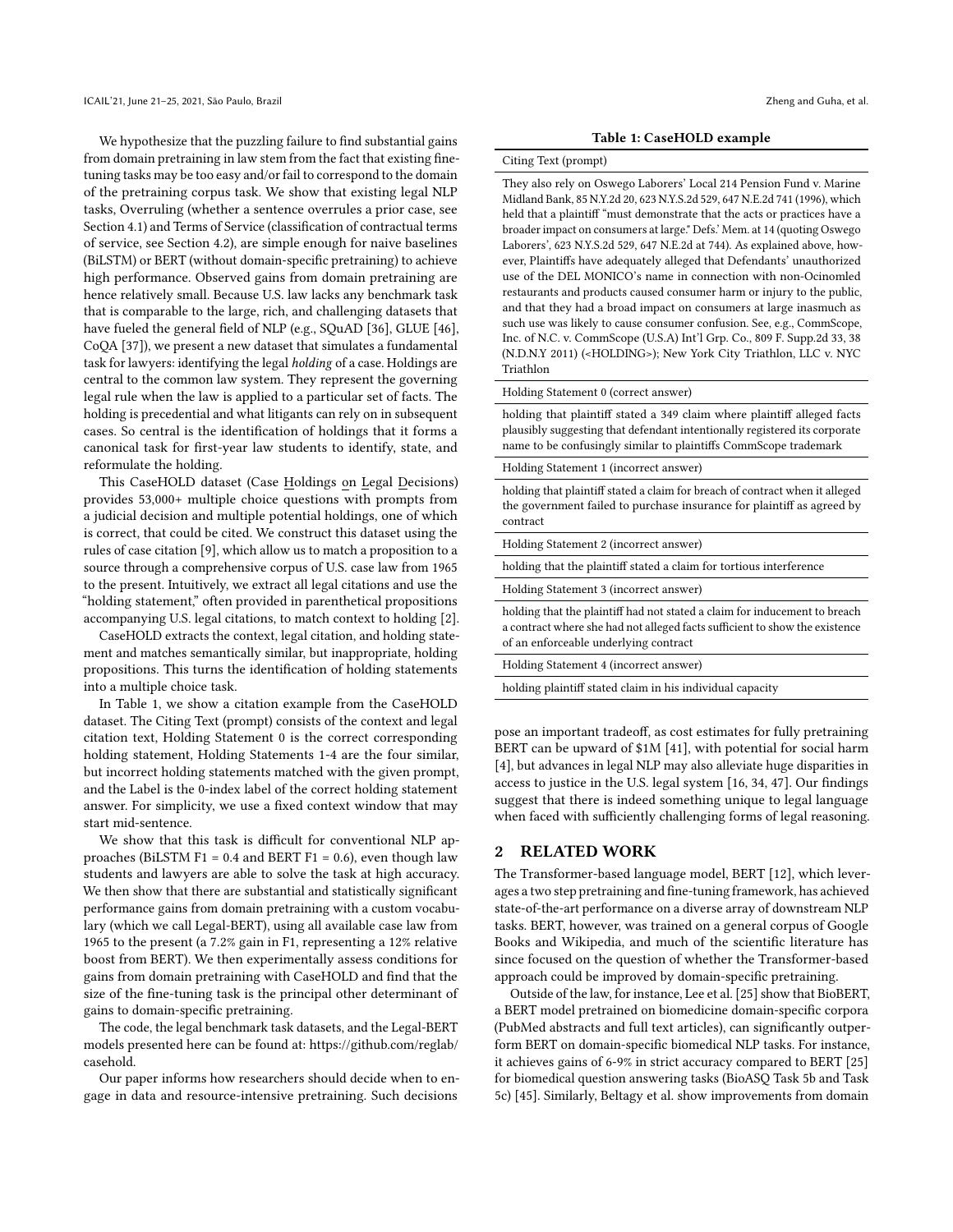pretraining with SciBERT, using a multi-domain corpus of scientific publications [\[3\]](#page-8-5). On the ACL-ARC multiclass classification task [\[22\]](#page-9-18), which contains example citations labeled with one of six classes, where each class is a citation function (e.g., background), SciBERT achieves gains of 7.07% in macro F1 [\[3\]](#page-8-5). It is worth noting that this task is constructed from citation text, making it comparable to the CaseHOLD task we introduce in Section [3.](#page-2-0)

Yet work adapting this framework for the legal domain has not yielded comparable returns. Elwany at el. [\[14\]](#page-9-3) use a proprietary corpus of legal agreements to pretrain BERT and report "marginal" gains of 0.4 - 0.7% on F1. They note that in some settings, such gains could still be practically important. Zhong et al. [\[49\]](#page-9-4) uses BERT pretrained on Chinese legal documents and finds no gains relative to non-pretrained NLP baseline models (e.g., LSTM). Similarly, [\[50\]](#page-9-5) finds that the same pretrained model performs poorly on a legal question and answer dataset.

Hendrycks et al. [\[19\]](#page-9-19) found that in zero-shot and few-shot settings, state-of-the-art models for question answering, GPT-3 and UnifiedQA, have lopsided performance across subjects, performing with near-random accuracy on subjects related to human values, such as law and morality, while performing up to 70% accuracy on other subjects. This result motivated their attempt to create a better model for the multistate bar exam by further pretraining RoBERTa [\[27\]](#page-9-1), a variant of BERT, on 1.6M cases from the Harvard Law Library case law corpus. They found that RoBERTa fine-tuned on the bar exam task achieved 32.8% test accuracy without domain pretraining and 36.1% test accuracy with further domain pretraining. They conclude that while "additional pretraining on relevant high quality text can help, it may not be enough to substantially increase . . . performance." Hendrycks et al. [\[18\]](#page-9-20) highlight that future research should especially aim to increase language model performance on tasks in subject areas such as law and moral reasoning since aligning future systems with human values and understanding of human approval/disapproval necessitates high performance on such subject specific tasks.

Chalkidis et al. [\[7\]](#page-8-1) explored the effects of law pretraining using various strategies and evaluate on a broader range of legal NLP tasks. These strategies include (a) using BERT out of the box, which is trained on general domain corpora, (b) further pretraining BERT on legal corpora (referred to as LEGAL-BERT-FP), which is the method also used by Hendrycks et al. [\[19\]](#page-9-19), and (c) pretraining BERT from scratch on legal corpora (referred to as LEGAL-BERT-SC). Each of these models is then fine-tuned on the downstream task. They report that a LEGAL-BERT variant, in comparison to tuned BERT, achieves a 0.8% improvement in F1 on a binary classification task derived from the ECHR-CASES dataset [\[5\]](#page-8-6), a 2.5% improvement in F1 on the multi-label classification task derived from ECHR-CASES, and between a 1.1-1.8% improvement in F1 on multi-label classification tasks derived from subsets of the CONTRACTS-NER dataset [\[6,](#page-8-7) [8\]](#page-8-8). These gains are small when considering the substantial data and computational requirements of domain pretraining. Indeed, Hendrycks et al. [\[19\]](#page-9-19) concluded that the documented marginal difference does not warrant domain pretraining.

This existing work raises important questions for law and artificial intelligence. First, these results might be seen to challenge the widespread belief in the legal profession that legal language is distinct [\[28,](#page-9-6) [29,](#page-9-7) [44\]](#page-9-8). Second, one of the core challenges in the field

is that unlike general NLP, which has thrived on large benchmark datasets (e.g., SQuAD [\[36\]](#page-9-9), GLUE [\[46\]](#page-9-10), CoQA [\[37\]](#page-9-11)), there are few large and publicly available legal benchmark tasks for U.S. law. This is explained in part due to the expense of labeling decisions and challenges around compiling large sets of legal documents [\[32\]](#page-9-21), leading approaches above to rely on non-English datasets [\[49,](#page-9-4) [50\]](#page-9-5) or proprietary datasets [\[14\]](#page-9-3). Indeed, there may be a kind of selection bias in available legal NLP datasets, as they tend to reflect tasks that have been solved by methods often pre-dating the rise of self-supervised learning. Third, assessment standards vary substantially, providing little guidance to researchers on whether domain pretraining is worth the cost. Studies vary, for instance, in whether BERT is retrained with custom vocabulary, which is particularly important in fields where terms of art can defy embeddings of general language models. Moreover, some comparisons are between (a) BERT pretrained at 1M iterations and (b) domain-specific pretraining on top of BERT (e.g., 2M iterations) [\[25\]](#page-9-16). Impressive gains might hence be confounded because the domain pretrained model simply has had more time to train. Fourth, legal language presents unique challenges in substantial part because of extensive and complicated system of legal citation. Work has shown that conventional tokenization that fails to account for the structure of legal citations can improperly present the legal text [\[20\]](#page-9-22). For instance, sentence boundary detection (critical for BERT's next sentence prediction pretraining task) may fail with legal citations containing complicated punctuation [\[40\]](#page-9-23). Just as using an in-domain tokenizer helps in multilingual settings [\[39\]](#page-9-24), using a custom tokenizer should improve performance consistently for the "language of law." Last, few have examined differences across the kinds of tasks where pretraining may be helpful.

We address these gaps for legal NLP by (a) contributing a new, large dataset with the task of identification of holding statements that comes directly from U.S. legal decisions, (b) assessing the conditions under which domain pretraining can help.

## <span id="page-2-0"></span>3 THE CASEHOLD DATASET

We present the CaseHOLD dataset as a new benchmark dataset for U.S. law. Holdings are, of course, central to the common law system. They represent the governing legal rule when the law is applied to a particular set of facts. The holding is what is precedential and what litigants can rely on in subsequent cases. So central is the identification of holdings that it forms a canonical task for first-year law students to identify, state, and reformulate the holding. Thus, as for a law student, the goal of this task is two-fold: (1) understand case names and their holdings; (2) understand how to re-frame the relevant holding of a case to back up the proceeding argument.

CaseHOLD is a multiple choice question answering task derived from legal citations in judicial rulings. The citing context from the judicial decision serves as the prompt for the question. The answer choices are holding statements derived from citations following text in a legal decision. There are five answer choices for each citing text. The correct answer is the holding statement that corresponds to the citing text. The four incorrect answers are other holding statements.

We construct this dataset from the Harvard Law Library case law corpus (In our analyses below, the dataset is constructed from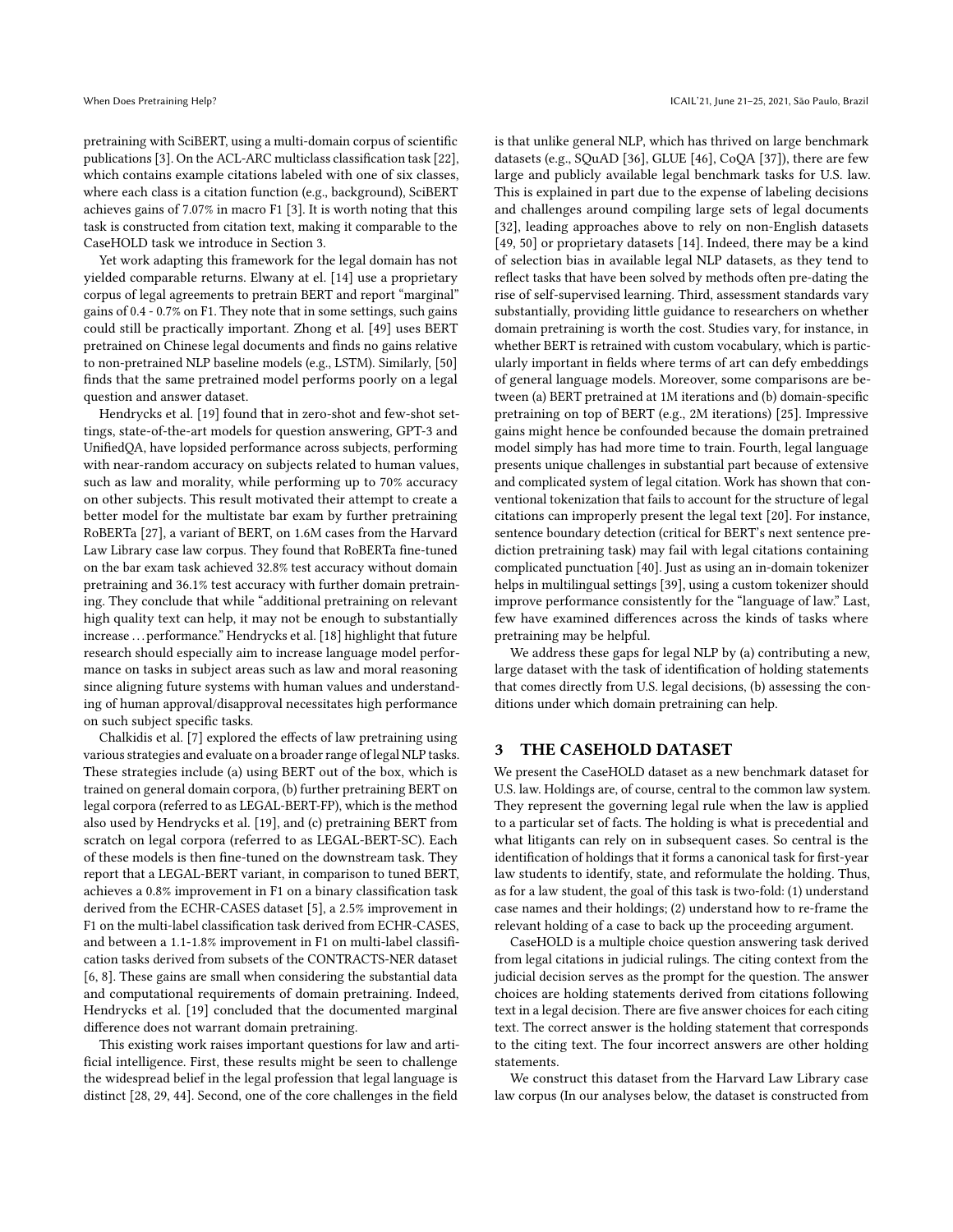Table 2: Dataset overview

<span id="page-3-2"></span>

| Dataset          | Source            | Task Type             | Size.  |
|------------------|-------------------|-----------------------|--------|
| Overruling       | Casetext          | Binary classification | 2.400  |
| Terms of Service | Lippi et al. [26] | Binary classification | 9.414  |
| CaseHOLD         | Authors           | Multiple choice QA    | 53,137 |

the holdout dataset, so that no decision was used for pretraining Legal-BERT.). We extract the holding statement from citations (parenthetical text that begins with "holding") as the correct answer and take the text before it as the citing text prompt. We insert a <HOLD-ING> token in the position of the citing text prompt where the holding statement was extracted. To select four incorrect answers for a citing text, we compute the TF-IDF similarity between the correct answer and the pool of other holding statements extracted from the corpus and select the most similar holding statements, to make the task more difficult. We set an upper threshold for similarity to rule out indistinguishable holding statements (here 0.75), which would make the task impossible. One of the virtues of this task setup is that we can easily tune the difficulty of the task by varying the context window, the number of potential answers, and the similarity thresholds. In future work, we aim to explore how modifying the thresholds and task difficulty affects results. In a human evaluation, the benchmark by a law student was an accuracy of 0.94.[1](#page-3-1)

A full example of CaseHOLD consists of a citing text prompt, the correct holding statement answer, four incorrect holding statement answers, and a label 0-4 for the index of the correct answer. The ordering of indices of the correct and incorrect answers are random for each example and unlike a multi-class classification task, the answer indices can be thought of as multiple choice letters (A, B, C, D, E), which do not represent classes with underlying meaning, but instead just enumerate the answer choices. We provide a full example from the CaseHOLD dataset in Table [1.](#page-1-0)

#### 4 OTHER DATASETS

To provide a comparison on difficulty and domain specificity, we also rely on two other legal benchmark tasks. The three datasets are summarized in Table [2.](#page-3-2)

In terms of size, publicly available legal tasks are small compared to mainstream NLP datasets (e.g., SQuAD has 100,000+ questions). The cost of obtaining high-fidelity labeled legal datasets is precisely why pretraining is appealing for law [\[15\]](#page-9-26). The Overruling dataset, for instance, required paying attorneys to label each individual sentence. Once a company has collected that information, it may not want to distribute it freely for the research community. In the U.S. system, much of this meta-data is hence retained behind proprietary walls (e.g., Lexis and Westlaw), and the lack of largescale U.S. legal NLP datasets has likely impeded scientific progress.

We now provide more detail of the two other benchmark datasets.

#### <span id="page-3-0"></span>4.1 Overruling

The Overruling task is a binary classification task, where positive examples are overruling sentences and negative examples are nonoverruling sentences from the law. An overruling sentence is a

statement that nullifies a previous case decision as a precedent, by a constitutionally valid statute or a decision by the same or higher ranking court which establishes a different rule on the point of law involved.

The Overruling task dataset was provided by Casetext, a company focused on legal research software. Casetext selected positive overruling samples through manual annotation by attorneys and negative samples through random sampling sentences from the Casetext law corpus. This procedure has a low false positive rate for negative samples because the prevalence of overruling sentences in the whole law is low. Less than 1% of cases overrule another case and within those cases, usually only a single sentence contains overruling language. Casetext validates this procedure by estimating the rate of false positives on a subset of sentences randomly sampled from the corpus and extrapolating this rate for the whole set of randomly sampled sentences to determine the proportion of sampled sentences to be reviewed by human reviewers for quality assurance.

Overruling has moderate to high domain specificity because the positive and negative overruling examples are sampled from the Casetext law corpus, so the language in the examples is quite specific to the law. However, it is the easiest of the three legal benchmark tasks, since many overruling sentences are distinguishable from non-overruling sentences due to the specific and explicit language judges typically use when overruling. In his work on overruling language and speech act theory, Dunn cites several examples of judges employing an explicit performative form when overruling, using keywords such as "overrule", "disapprove", and "explicitly reject" in many cases [\[13\]](#page-9-27). Language models, non-neural machine models, and even heuristics generally detect such keyword patterns effectively, so the structure of this task makes it less difficult compared to other tasks. Previous work has shown that SVM classifiers achieve high performance on similar tasks; Sulea et al. [\[31\]](#page-9-28) achieves a 96% F1 on predicting case rulings of cases judged by the French Supreme Court and Aletras et al. [\[1\]](#page-8-9) achieves 79% accuracy on predicting judicial decisions of the European Court of Human Rights.

The Overruling task is important for lawyers because the process of verifying whether cases remain valid and have not been overruled is critical to ensuring the validity of legal arguments. This need has led to the broad adoption of proprietary systems, such as Shepard's (on Lexis Advance) and KeyCite (on Westlaw), which have become important legal research tools for most lawyers [\[11\]](#page-8-10). High language model performance on the Overruling tasks could enable further automation of the shepardizing process.

In Table [3,](#page-3-3) we show a positive example of an overruling sentence and a negative example of a non-overruling sentence from the Overruling task dataset. Positive examples have label 1 and negative examples have label 0.

#### Table 3: Overruling examples

<span id="page-3-3"></span>

| Passage                                                                                                                                                                   | Label    |
|---------------------------------------------------------------------------------------------------------------------------------------------------------------------------|----------|
| for the reasons that follow, we approve the first district in the<br>instant case and disapprove the decisions of the fourth district.                                    |          |
| a subsequent search of the vehicle revealed the presence of an<br>additional syringe that had been hidden inside a purse located<br>on the passenger side of the vehicle. | $\theta$ |

<span id="page-3-1"></span><sup>&</sup>lt;sup>1</sup>This human benchmark was done on a pilot iteration of the benchmark dataset and may not correspond to the exact TF-IDF threshold presented here.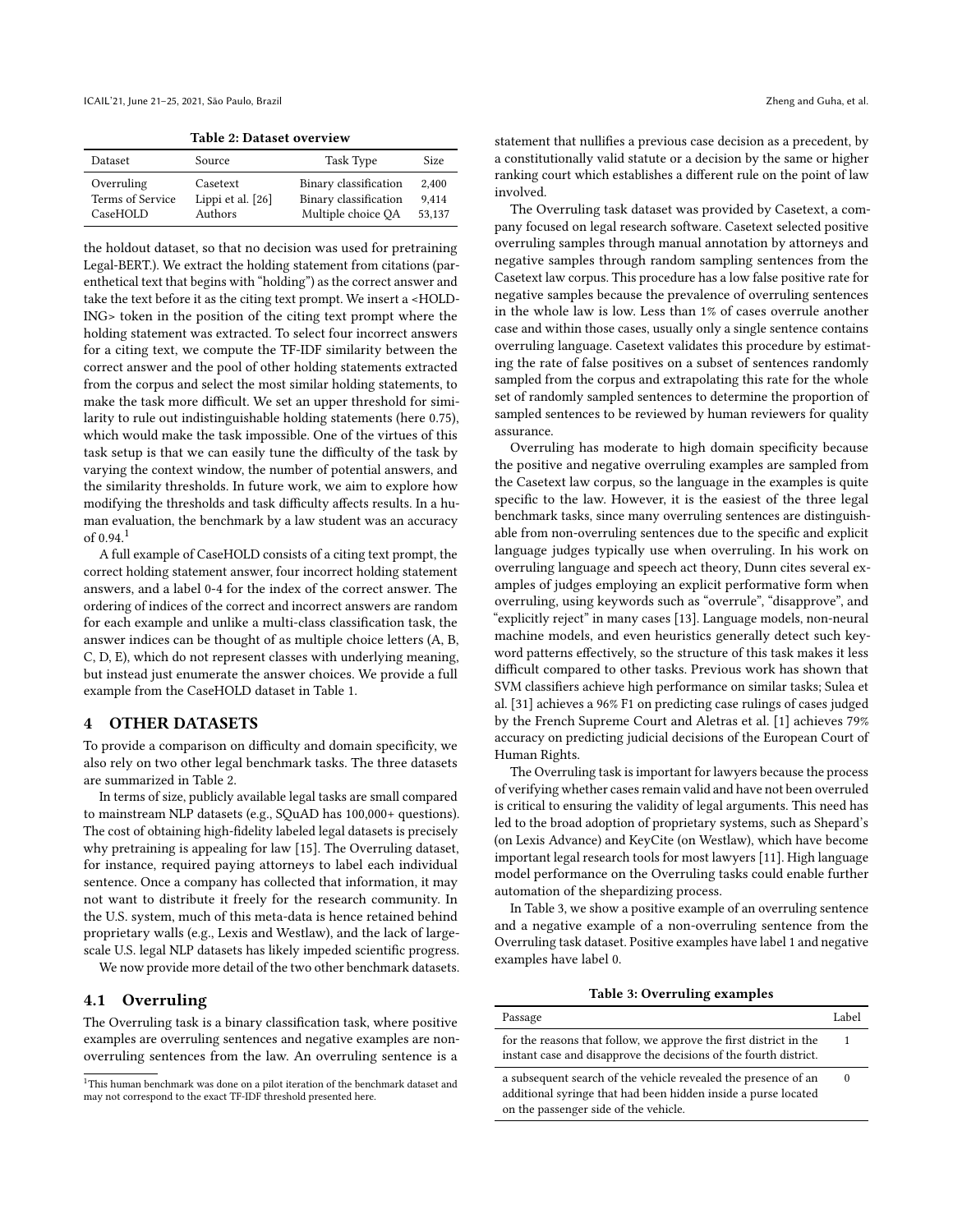#### <span id="page-4-0"></span>4.2 Terms of Service

The Terms of Service task is a binary classification task, where positive examples are potentially unfair contractual terms (clauses) from the terms of service in contract documents. The Unfair Terms in Consumer Contracts Directive 93/13/EEC [\[17\]](#page-9-29) defines an unfair contractual term as follows. A contractual term is unfair if: (1) it has not been individually negotiated; and (2) contrary to the requirement of good faith, it causes a significant imbalance in the parties rights and obligations, to the detriment of the consumer.

The Terms of Service dataset comes from Lippi et al. [\[26\]](#page-9-25), which studies machine learning and natural language approaches for automating the detection of potentially unfair clauses in online terms of service and implements a system called CLAUDETTE based on the results of the study. The dataset was constructed from a corpus of 50 online consumer contracts. Clauses were manually annotated as clearly fair, potentially unfair, and clearly unfair. Positive examples were taken to be potentially unfair or clearly unfair clauses and negative examples were taken to be clearly fair clauses to dichotomize the task. Lippi et al. [\[26\]](#page-9-25) also studies a multi-class setting in which each clause is additionally labeled according to one of eight categories of clause unfairness (e.g. limitation of liability). We focus on the more general setting where clauses are only labeled according to whether they encompass any type of unfairness.

Terms of Service has low domain specificity relative to the Overruling and CaseHOLD tasks because examples are drawn from the terms of service text in consumer contracts. Extensive contracting language may be less prevalent in the Casetext and Harvard case law corpora, although contracts cases of course are. The Terms of Service task is moderately difficult. Excluding ensemble methods, the classifier that achieves highest F1 performance in the general setting of Lippi et al. [\[26\]](#page-9-25) is a single SVM exploiting bag-of-words features, which achieves a 76.9% F1.

The Terms of Service task is useful for consumers, since automation of the detection of potentially unfair contractual terms could help consumers better understand the terms they agree to when signing a contract and make legal advice about unfair contracts more accessible and widely available for consumers seeking it. It could also help consumer protection organizations and agencies work more efficiently [\[26\]](#page-9-25).

In Table [4,](#page-4-1) we show a positive example of a potentially unfair clause and a negative example of a fair clause from the Terms of Service dataset. Positive examples have label 1 and negative examples have label 0.

Table 4: Terms of Service examples

<span id="page-4-1"></span>

| Passage                                                                                    | Label    |
|--------------------------------------------------------------------------------------------|----------|
| occasionally we may, in our discretion, make changes to the<br>agreements.                 |          |
| this section contains service-specific terms that are in addition<br>to the general terms. | $\Omega$ |

## <span id="page-4-3"></span>5 METHODS

Our basic approach to understand the conditions for when domain pretraining may help is to use a series of pretrained BERT models, but to carefully vary one key modeling decision at a time. This is

computationally expensive requiring approximately 16 TPU (64 GPU) core-days per 1M steps. First, we assess performance with base BERT. Second, we train BERT with twice the number of iterations to be able to compare the value of additional training. Third, we ingest the entire Harvard Law case corpus from 1965 to the present and pretrain Legal-BERT on the corpus. The size of this dataset (37GB) is substantial, representing 3,446,187 legal decisions across all federal and state courts, and is larger than the size of the BookCorpus/Wikipedia corpus originally used to train BERT (15GB). Fourth, we train a custom vocabulary variant of Legal-BERT. We provide a comparison to a BiLSTM baseline. We now provide details of these methods.

#### 5.1 Baseline

Our baseline architecture is a one-layer BiLSTM, with 300D word2vec vectors [\[30\]](#page-9-30). For single-sentence tasks, Overruling and Terms of Service, we encode the sentence and pass the resulting vector to a softmax classifier. For CaseHOLD, each citation prompt has five answer choices associated with it. We concatenate the prompt with each one of the five answers, separated by the <SEP> token, to get five prompt-answer pairs. We independently encode each promptanswer pair and pass the resulting vector through a linear layer, then apply softmax over the concatenated outputs for the five pairs. We choose this architecture because it is comparable to the design suggested for fine-tuning BERT on multiple choice tasks in Radford et al. [\[35\]](#page-9-31), where prompt-answer pairs are fed independently through BERT and a linear layer. In this architecture, we replace BERT with the BiLSTM.

## 5.2 BERT

We use the base BERT model (uncased, 110M parameters) [\[12\]](#page-8-0) as our baseline BERT model. Because researchers in other disciplines have commonly performed domain pretraining starting with BERT's parameter values, we also train a model initialized with base BERT and pretrained for an additional 1M steps, using the same English Wikipedia corpus that BERT base was pretrained on. This facilitates a direct comparison to rule out gains solely from increased pretraining. We refer to this model, trained for 2M total steps, as BERT (double), and compare it to our two Legal-BERT variants, each pretrained for 2M total steps. Using 2M steps as our comparison point for pretraining also allows us to address findings from Liu et al. [\[27\]](#page-9-1) that BERT was significantly undertrained and exhibited improved performance with RoBERTa, a set of modifications to BERT training procedure which includes pretraining the model longer.

## 5.3 Legal-BERT

We pretrain two variants of BERT with the Harvard Law case corpus [\(https://case.law/\)](https://case.law/) from 1965 to the present.<sup>[2](#page-4-2)</sup> We randomly sample 10% of decisions from this corpus as a holdout set, which we use to create the CaseHOLD dataset. The remaining 90% is used for pretraining.

We preprocess the case law corpus with the sentence segmentation procedure and use the pretraining procedure described in

<span id="page-4-2"></span> $^2\rm{We}$  use this period because there is a significant change in the number of reporters around this period and it corresponds to the modern post-Civil Rights Act era.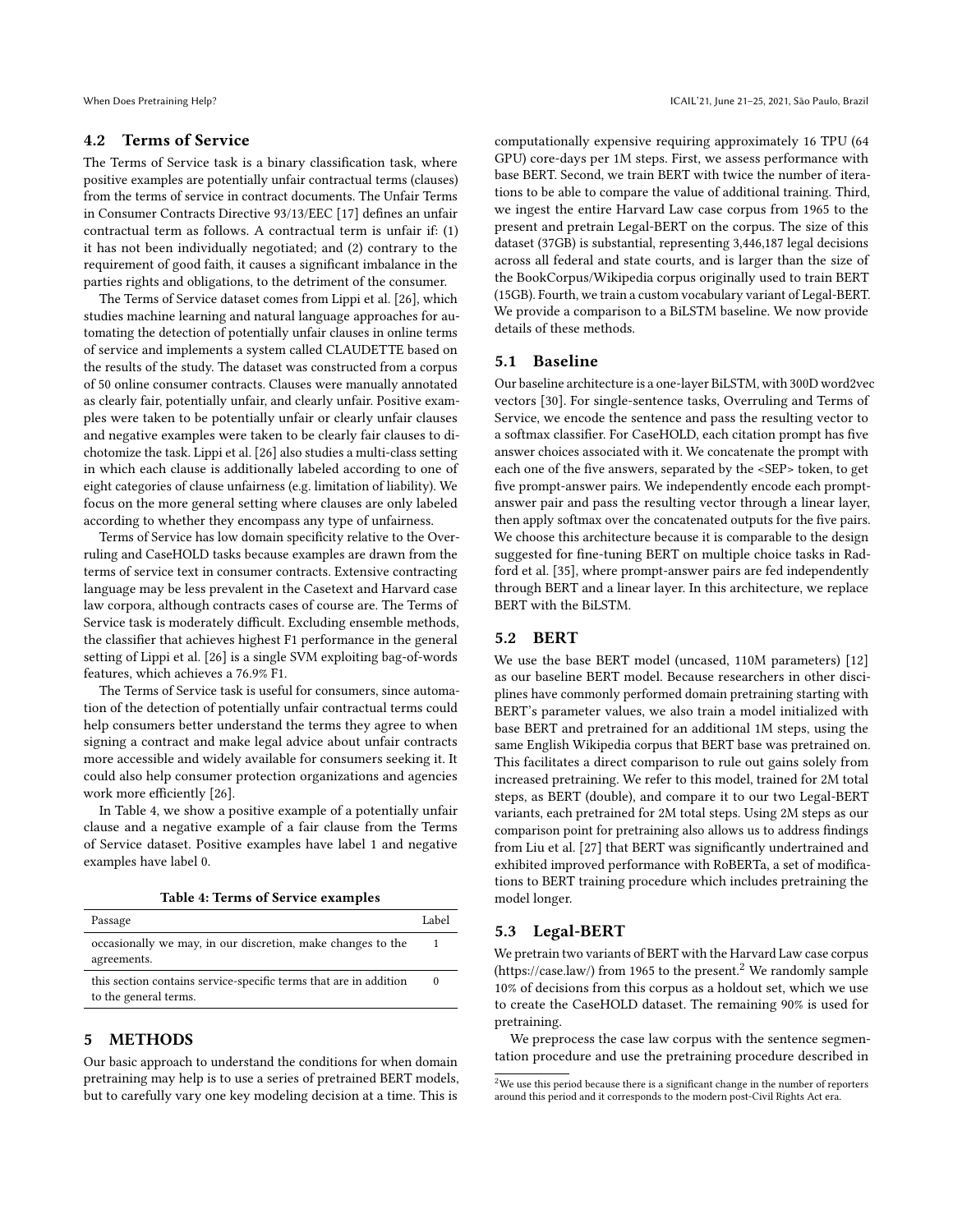Devlin et al. [\[12\]](#page-8-0). One variant is initialized with the BERT base model and pretrained for an additional 1M steps using the case law corpus and the same vocabulary as BERT (uncased). The other variant, which we refer to as Custom Legal-BERT, is pretrained from scratch for 2M steps using the case law corpus and has a custom legal domain-specific vocabulary. The vocabulary set is constructed using SentencePiece [\[24\]](#page-9-32) on a subsample (appx. 13M) of sentences from our pretraining corpus, with the number of tokens fixed to 32,000. We pretrain both variants with sequence length 128 for 90% and sequence length 512 for 10% over the 2M steps total.

Both Legal-BERT and Custom Legal-BERT are pretrained using the masked language model (MLM) pretraining objective, with whole word masking. Whole word masking and other knowledge masking strategies, like phrase-level and entity-level masking, have been shown to yield substantial improvements on various downstream NLP tasks for English and Chinese text, by making the MLM objective more challenging and enabling the model to learn more about prior knowledge through syntactic and semantic information extracted from these linguistically-informed language units [\[10,](#page-8-11) [21,](#page-9-33) [43\]](#page-9-34). More recently, Kang et al. [\[23\]](#page-9-35) posit that whole-word masking may be most suitable for domain adaptation on emrQA [\[33\]](#page-9-36), a corpus for question answering on electronic medical records, because most words in emrQA are tokenized to sub-word Word-Piece tokens [\[48\]](#page-9-37) in base BERT due to the high frequency of unique, domain-specific medical terminologies that appear in emrQA, but are not in the base BERT vocabulary. Because the case law corpus shares this property of containing many domain-specific terms relevant to the law, which are likely tokenized into sub-words in base BERT, we chose to use whole word masking for pretraining the Legal-BERT variants on the legal domain-specific case law corpus.

The second pretraining task is next sentence prediction. Here, we use regular expressions to ensure that legal citations are included as part of a segmented sentence according to the Bluebook system of legal citation [\[9\]](#page-8-2). Otherwise, the model could be poorly trained on improper sentence segmentation [\[40\]](#page-9-23).[3](#page-5-0)

### 6 RESULTS

#### 6.1 Base Setup

After pretraining the models as described above in Section [5,](#page-4-3) we fine-tune on the legal benchmark target tasks and evaluate the performance of each model.

6.1.1 Hyperparameter Tuning. We provide details on our hyperparameter tuning process at [https://github.com/reglab/casehold.](https://github.com/reglab/casehold)

6.1.2 Fine-tuning and Evaluation. For the BERT-based models, we use the input transformations described in Radford et al. [\[35\]](#page-9-31) for fine-tuning BERT on classification and multiple choice tasks, which convert the inputs for the legal benchmark tasks into token sequences that can be processed by the pretrained model, followed by a linear layer and a softmax. For the CaseHOLD task, we avoid making extensive changes to the architecture used for the two classification tasks by converting inputs consisting of a prompt and five answers into five prompt-answer pairs (where the prompt and answer are separated by a delimiter token) that are each passed

independently through our pretrained models followed by a linear layer, then take a softmax over the five concatenated outputs. For Overruling and Terms of Service, we use a single NVIDIA V100 (16GB) GPU to fine-tune on each task. For CaseHOLD, we used eight NVIDIA V100 (32GB) GPUs to fine-tune on the task.

We use 10-fold cross-validation to evaluate our models on each task. We use F1 score as our performance metric for the Overruling and Terms of Service tasks and macro F1 score as our performance metric for CaseHOLD, reporting mean F1 scores over 10 folds. We report our model performance results in Table [5](#page-6-0) and report statistical significance from (paired)  $t$ -tests with 10 folds of the test data to account for uncertainty.

From the results of the base setup, for the easiest Overruling task, the difference in F1 between BERT (double) and Legal-BERT is 0.5% and BERT (double) and Custom Legal-BERT is 1.6%. Both of these differences are marginal. For the task with intermediate difficulty, Terms of Service, we find that BERT (double) with further pretraining BERT on the general domain corpus increases performance over base BERT by 5.1%, but the Legal-BERT variants with domain-specific pretraining do not outperform BERT (double) substantially. This is likely because Terms of Service has low domain-specificity, so pretraining on legal domain-specific text does not help the model learn information that is highly relevant to the task. We note that BERT (double), with 77.3% F1, and Custom Legal-BERT, with 78.7% F1, outperform the highest performing model from Lippi et al. [\[26\]](#page-9-25) for the general setting of Terms of Service, by 0.4% and 1.8% respectively. For the most difficult and domain-specific task, CaseHOLD, we find that Legal-BERT and Custom Legal-BERT both substantially outperform BERT (double) with gains of 5.7% and 7.2% respectively. Custom Legal-BERT achieves the highest F1 performance for CaseHOLD, with a macro F1 of 69.5%.

We run paired  $t$ -tests to validate the statistical significance of model performance differences for a 95% confidence interval. The mean differences between F1 for paired folds of BERT (double) and base BERT are statistically significant for the Terms of Service task, with  $p$ -value < 0.001. Additionally, the mean differences between F1 for paired folds of Legal-BERT and BERT (double) with  $p$ -value < 0.001 and the mean differences between F1 for paired folds of Custom Legal-BERT and BERT (double) with  $p$ -value < 0.001 are statistically significant for the CaseHOLD task. The substantial performance gains from the Legal-BERT model variants were achieved likely because the CaseHOLD task is adequately difficult and highly domain-specific in terms of language.

6.1.3 Domain Specificity Score. Table [5](#page-6-0) also provides a measure of domain specificity of each task, which we refer to as the domain specificity (DS) score. We define DS score as the average difference in pretrain loss between Legal-BERT and BERT, evaluated on the downstream task of interest. For a specific example, we run prediction for the downstream task of interest on the example input using Legal-BERT and BERT models after pretraining, but before fine-tuning, calculate loss on the task (i.e., binary cross entropy loss for Overruling and Terms of Service, categorical cross entropy loss for CaseHOLD), and take the difference between the loss of the two models. Intuitively, when the difference is large, the general corpus does not predict legal language very well. DS scores

<span id="page-5-0"></span><sup>&</sup>lt;sup>3</sup>Where the vagaries of legal citations create detectable errors in sentence segmentation (e.g., sentences with fewer than 3 words), we omit the sentence from the corpus.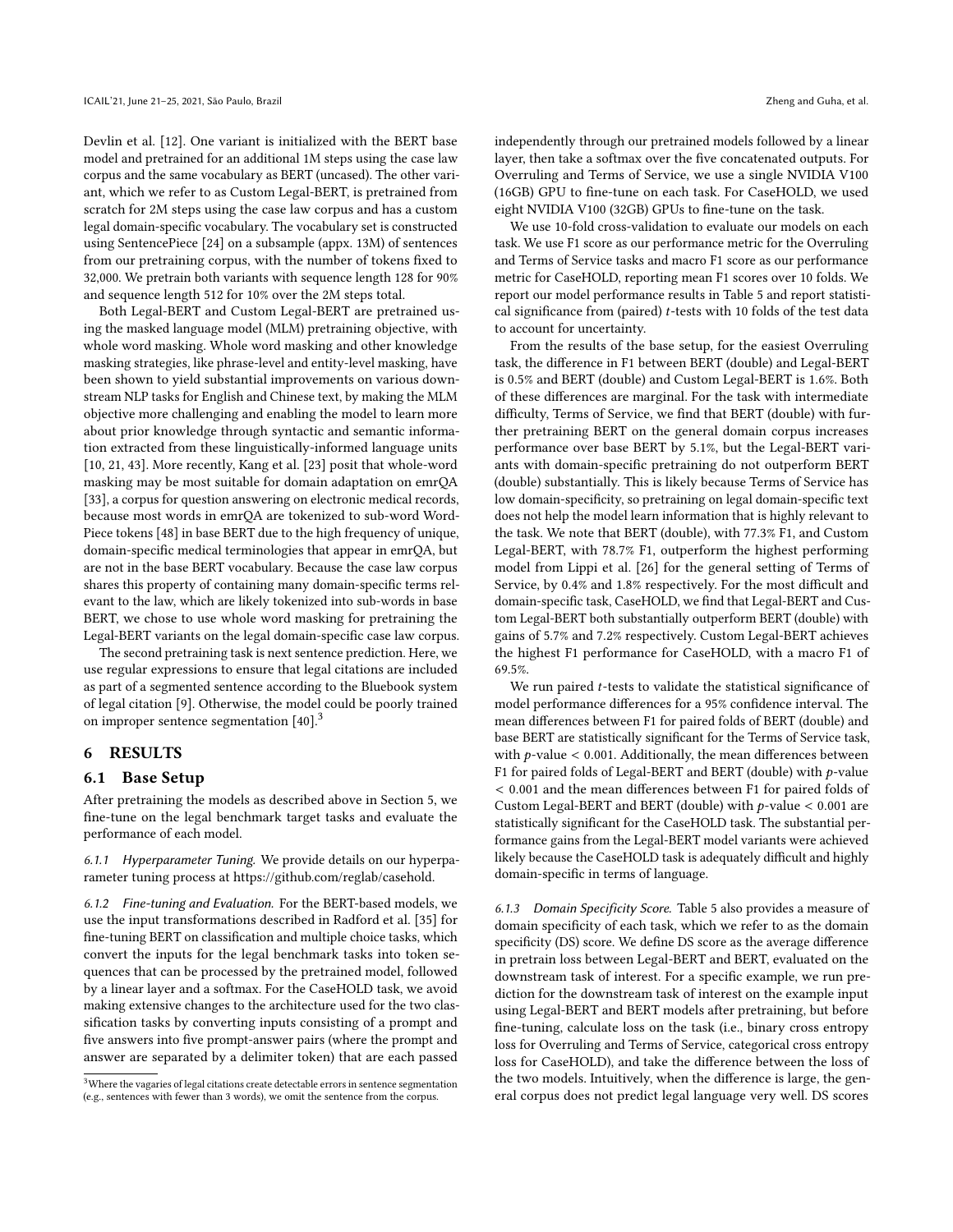| Model                                                                               | Baseline                                                | <b>BERT</b>                                             | BERT (double)                                           | Legal-BERT                                                  | Custom Legal-BERT                                           |
|-------------------------------------------------------------------------------------|---------------------------------------------------------|---------------------------------------------------------|---------------------------------------------------------|-------------------------------------------------------------|-------------------------------------------------------------|
| Overruling $-$ DS=-0.028<br>Terms of Service $-$ DS=-0.085<br>$CaseHOLD - DS=0.084$ | $0.910 \pm 0.012$<br>$0.712 + 0.020$<br>$0.399 + 0.005$ | $0.958 \pm 0.005$<br>$0.722 + 0.015$<br>$0.613 + 0.005$ | $0.958 \pm 0.005$<br>$0.773 + 0.019$<br>$0.623 + 0.003$ | $0.963 \pm 0.007$<br>$0.750 \pm 0.018$<br>$0.680 \pm 0.003$ | $0.974 \pm 0.005$<br>$0.787 \pm 0.013$<br>$0.695 \pm 0.003$ |
| Number of Pretraining Steps                                                         | $\overline{\phantom{0}}$                                | 1M                                                      | 2M                                                      | 2M                                                          | 2Μ                                                          |
| Vocabulary Size (domain)                                                            | ۰                                                       | 30,522 (general)                                        | $30,522$ (general)                                      | 30,522 (general)                                            | 32,000 (legal)                                              |

<span id="page-6-0"></span>Table 5: Test performance, with  $\pm 1.96 \times$  standard error, aggregated across 10 folds. Mean F1 scores are reported for Overruling and Terms of Service. Mean macro F1 scores are reported for CaseHOLD. The best scores are in bold.

serve as a heuristic for task domain specificity. A positive value conveys that on average, Legal-BERT is able to reason more accurately about the task compared to base BERT after the pretraining phase, but before fine-tuning, which implies the task has higher legal domain-specificity.

The rank order from least to most domain-specific is: Terms of Service, Overruling, and CaseHOLD. This relative ordering makes substantive sense. CaseHOLD has high domain specificity since a holding articulates a court's precise, legal statement of the holding of a decision. As noted earlier, the language of contractual terms-ofservice may not be represented extensively in the case law corpus.

The results in Table [5](#page-6-0) outline an increasing relationship between the legal domain specificity of a task, as measured by the DS score (compatible with our qualitative assessments of the tasks), and the degree to which prior legal knowledge captured by the model through unsupervised pretraining improves performance. Additionally, the Overruling results suggest that there exists an interplay between the legal domain specificity of a task and the difficulty of the task, as measured by baseline performance on non-attention based models. Gains from attention based models and domain pretraining may be limited for lower difficulty tasks, even those with intermediate DS scores, such as Overruling, likely because the task is easy enough provided local context that increased model domain awareness is only marginally beneficial.

#### 6.2 Task Variants

To provide a further assessment on the conditions for pretraining, we evaluate the performance and sensitivity of our models on three task variants of CaseHOLD, the task for which we observe the most substantial gains from domain pretraining. We vary the task on three dimensions: the volume of training data available for finetuning (train volume), the difficulty of the prompt as controlled by the length of the prompt (prompt difficulty), and the level of domain specificity of the prompt (domain match). We hypothesize that these dimensions — data volume, prompt difficulty, and domain specificity — capture the considerations practitioners must account for in considering whether pretraining is beneficial for their use case. For the task variants, we split the CaseHOLD task dataset into three train and test set folds using an 80/20 split over three random seeds and evaluate on each fold. We report results as the mean F1 over the three folds' test sets.

6.2.1 Train Volume. For the train volume variant, keeping the test set constant, we vary the train set size to be of size 1, 10, 100, 500,



Figure 1: Mean macro F1 scores over 3 folds, with  $\pm 1.96 \times$ standard error, for train volume variant.

1,000, 5,000, 10,000, and the full train set. We find that the Legal-BERT gains compared to BERT (double) are strongest with low train volume and wash out with high train volume. As we expect, Legal-BERT gains are larger when the fine-tuning dataset is smaller. In settings with limited training data, the models must rely more on prior knowledge and Legal-BERT's prior knowledge is more relevant to the highly domain-specific task due to pretraining on legal domain-specific text, so we see stronger gains from Legal-BERT compared to BERT (double). For a training set size of 1, the mean gain in Legal-BERT is 17.6%  $\pm$  3.73, the maximal gain across train set sizes.

This particular variant is well-motivated because it has often been challenging to adapt NLP for law precisely because there is limited labeled training data available. Legal texts typically require specialized legal knowledge to annotate, so it can often be prohibitively expensive to construct large structured datasets for the legal domain [\[16\]](#page-9-13).

6.2.2 Prompt Difficulty. For the difficulty variant, we vary the citing text prompt difficulty, by shortening the length of the prompt to the first  $x$  words. The average length of a prompt in the CaseHOLD task dataset is 136 words, so we take the first  $x = 5$ , 10, 20, 40, 60, 80, 100 words of the prompt and the full prompt. We take the first  $x$  words instead of the last  $x$  words closest to the holding, as the latter could remove less relevant context further from the holding and thus make the task easier. We find that the prompt difficulty variant does not result in a clear pattern of increasing gains from Legal-BERT over BERT (double) above 20 words, though we would expect to see the gains grow as the prompt is altered more. However, a 2% drop in gain is seen in the 5 word prompt (the average F1 gap above 20 words is 0.062, while at 5 is 0.0391).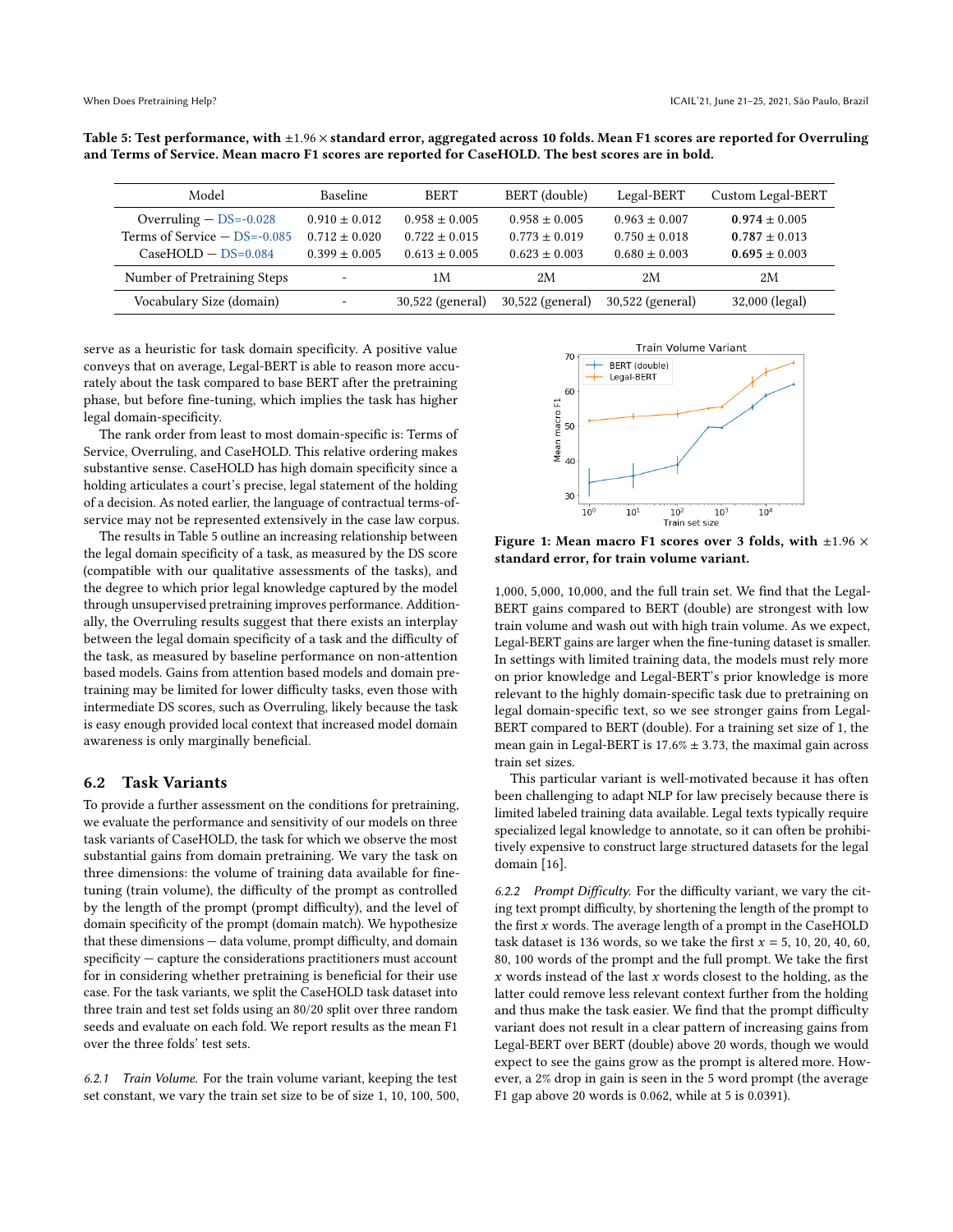

Figure 2: Mean macro F1 scores over 3 folds, with  $\pm 1.96 \times$ standard error, for prompt difficulty variant.

One possible reason we do not observe a clear pattern may be that the baseline prompt length constrains the degree to which we can manipulate the prompt and vary this dimension; the expected relationship may be more clearly observed for a dataset with longer prompts. Additionally, BERT models are known to disregard word order [\[42\]](#page-9-38). It is possible that beyond 5 words, there is a high likelihood that a key word or phrase is encountered that Legal-BERT has seen in the pretraining data and can attend to.

6.2.3 Domain Match. For the domain match variant, we weight the predictions for the test set when calculating F1 by sorting the examples in ascending order by their DS score and weighting each example by its rank order. Intuitively, this means the weighted F1 score rewards correct predictions on examples with higher domain specificity more. This method allows us to keep train volume constant, to avoid changing the domain specificity distribution of train set examples (which would occur if the test set was restricted to a certain range of DS scores), and still observe the effects of domain specificity on performance in the test set. We expect that the gains in Legal-BERT compared to BERT are stronger for the weighted F1 than the unweighted F1. We find that the mean gain in Legal-BERT over three folds is greater for the weighted F1 compared to the unweighted F1, but only by a difference of  $0.8\% \pm 0.154$ , as shown in Table [6.](#page-7-0)

<span id="page-7-0"></span>Table 6: Mean gain in Legal-BERT over 3 folds, for domain match variant.

| Mean macro F1 | BERT (double) | Legal-BERT | Mean Gain |
|---------------|---------------|------------|-----------|
| Unweighted    | 0.620         | 0.679      | 0.059     |
| Weighted      | 0.717         | 0.784      | 0.067     |

One possible reason this occurs is that the range of DS scores across examples in the CaseHOLD task is relatively small, so some similarly domain-specific examples may have fairly different rankbased weights. In Figure [3,](#page-7-1) we show histograms of the DS scores of examples for Terms of Service, CaseHOLD, and 5,000 examples sampled (without replacement) from each task. Notice that the Terms of Service examples are skewed towards negative DS scores and the CaseHOLD examples are skewed towards positive DS scores so the range of DS scores within a task is limited, while the examples sampled from both tasks span a larger range, explaining the small gains from the domain match variant, but more substantial gains for CaseHOLD from Legal-BERT compared to Terms of Service. In



#### Figure 3: Density histograms of DS scores of examples for Terms of Service, CaseHOLD, and both tasks.

DS score

other words, because the CaseHOLD task is already quite domain specific, variation within the corpus may be too range-restricted to provide a meaningful test of domain match.

Further work could instead examine domain match by pretraining on specific areas of law (e.g., civil law) and fine-tuning on other areas (e.g., criminal law), but the Harvard case law corpus does not currently have meaningful case / issue type features.

#### 6.3 Error Analysis

DS score

<span id="page-7-1"></span>:xamples

We engage in a brief error analysis by comparing the the breakdown of errors between Legal-BERT and BERT (double). In the test set, the breakdown was: 55% both correct, 13% Legal-BERT correct / BERT (double) incorrect, 7% BERT (double) correct / Legal-BERT incorrect, and 25% both incorrect. We read samples of instances where model predictions diverged, with a focus on the examples Legal-BERT predicted correctly and BERT (double) predicted incorrectly. While we noticed instances indicative of Legal-BERT attending to legal language (e.g., identifying a different holding because of the difference between a "may" and "must" and because the "but see" citation signal indicated a negation), we did not find that such simple phrases predicted differences in performance in a bivariate probit analysis. We believe there is much fruitful work to be done on further understanding what Legal-BERT uniquely attends to.

#### 6.4 Limitations

While none of the CaseHOLD cases exist in the pretraining dataset, some of Legal-BERT gains on the CaseHOLD task may be attributable to having seen key words tied to similar holding formulations in the pretraining data. As mentioned, this is part of the goal of the task: understanding the holdings of important cases in a minimally labeled way and determining how the preceding context may affect the holding. This would explain the varying results in the prompt difficulty variant of the CaseHOLD task: gains could be mainly coming from attending to only a key word (e.g., case name) in the context. This may also explain how Legal-BERT is able to achieve zero-shot gains in the train volume variant of the task. BERT, may have also seen some of the cases and holdings in English Wikipedia,<sup>[4](#page-7-2)</sup> potentially explaining its zero-shot performance improvements over random in the train volume variant. Future work on the CaseHOLD dataset may wish to disentangle memorization of case names from the framing of the citing text, but we provide a strong baseline here. One possible mechanism for this is via a future variant of the CaseHOLD task where a case holding is paraphrased to indicate bias toward a different viewpoint from the contextual

<span id="page-7-2"></span><sup>4</sup> See, e.g., [https://en.wikipedia.org/wiki/List\\_of\\_landmark\\_court\\_decisions\\_in\\_the\\_](https://en.wikipedia.org/wiki/List_of_landmark_court_decisions_in_the_United_States) [United\\_States](https://en.wikipedia.org/wiki/List_of_landmark_court_decisions_in_the_United_States) which contains a list of cases and their holdings.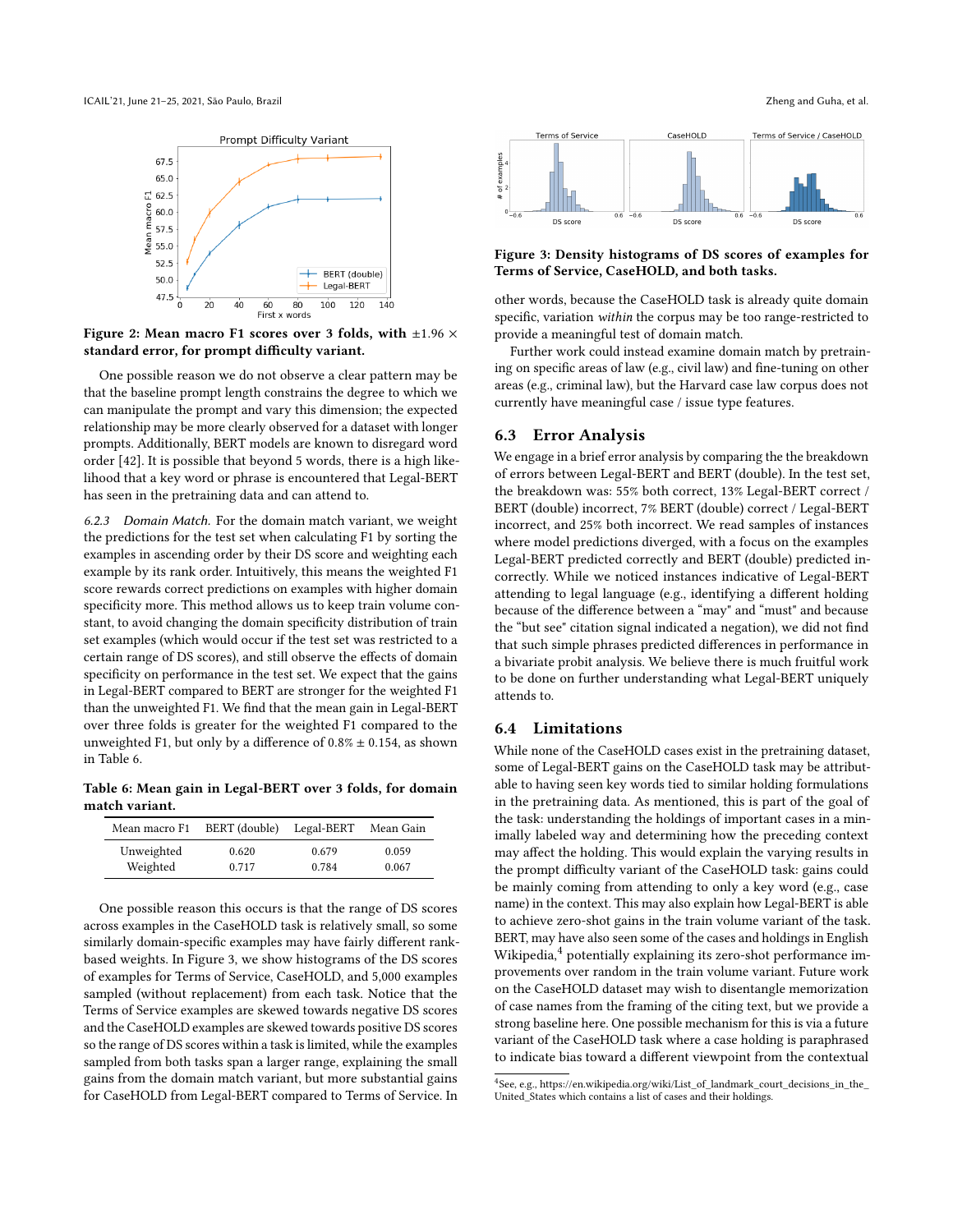framing. This would reflect the first-year law student exercise of re-framing a holding to persuasively match their argument and isolate the two goals of the task.

#### 7 DISCUSSION

Our results resolve an emerging puzzle in legal NLP: if legal language is so unique, why have we seen only marginal gains to domain pretraining in law? Our evidence suggests that these results can be explained by the fact that existing legal NLP benchmark tasks are either too easy or not domain matched to the pretraining corpus. Our paper shows the largest gains documented for any legal task from pretraining, comparable to the largest gains reported by SciBERT and BioBERT [\[3,](#page-8-5) [25\]](#page-9-16). Our paper also shows the highest performance documented for the general setting of the Terms of Service task [\[26\]](#page-9-25), suggesting substantial gains from domain pretraining and tokenization.

Using a range of legal language tasks that vary in difficulty and domain-specificity, we find BERT already achieves high performance for easy tasks, so that further domain pretraining adds little value. For the intermediate difficulty task that is not highly domainspecific, domain pretraining can help, but gain is most substantial for highly difficult and domain-specific tasks.

These results suggest important future research directions. First, we hope that the new CaseHOLD dataset will spark interest in solving the challenging environment of legal decisions. Not only are many available benchmark datasets small or unavailable, but they may also be biased toward solvable tasks. After all, a company would not invest in the Overruling task (baseline F1 with BiLSTM of 0.91), without assurance that there are significant gains to paying attorneys to label the data. Our results show that domain pretraining may enable a much wider range of legal tasks to be solved.

Second, while the creation of large legal NLP datasets is impeded by the sheer cost of attorney labeling, CaseHOLD also illustrates an advantage of leveraging domain knowledge for the construction of legal NLP datasets. Conventional segmentation would fail to take advantage of the complex system of legal citation, but investing in such preprocessing enables better representation and extraction of legal texts.

Third, our research provides guidance for researchers on when pretraining may be appropriate. Such guidance is sorely needed, given the significant costs of language models, with one estimate suggesting that full pretraining of BERT with a 15GB corpus can exceed \$1M. Deciding whether to pretrain itself can hence have significant ethical, social, and environmental implications [\[4\]](#page-8-4). Our research suggests that many easy tasks in law may not require domain pretraining, but that gains are most likely when ground truth labels are scarce and the task is sufficiently in-domain. Because estimates of domain-specificity across tasks using DS score match our qualitative understanding, this heuristic can also be deployed to determine whether pretraining is worth it. Our results suggest that for other high DS and adequately difficult legal tasks, experimentation with custom, task relevant approaches, such as leveraging corpora from task-specific domains and applying tokenization / sentence segmentation tailored to the characteristics of in-domain text, may yield substantial gains. Bender et al. [\[4\]](#page-8-4) discuss the significant environmental costs associated in particular with transferring

an existing large language models to a new task or developing new models, since these workflows require retraining to experiment with different model architectures and hyperparameters. DS scores provide a quick metric for future practitioners to evaluate when resource intensive model adaptation and experimentation may be warranted on other legal tasks. DS scores may also be readily extended to estimate the domain-specificity of tasks in other domains with existing pretrained models like SciBERT and BioBERT [\[3,](#page-8-5) [25\]](#page-9-16).

In sum, we have shown that a new benchmark task, the Case-HOLD dataset, and a comprehensively pretrained Legal-BERT model illustrate the conditions for domain pretraining and suggests that language models, too, can embed what may be unique to legal language.

## ACKNOWLEDGMENTS

We thank Devshi Mehrotra and Amit Seru for research assistance, Casetext for the Overruling dataset, Stanford's Institute for Human-Centered Artificial Intelligence (HAI) and Amazon Web Services (AWS) for cloud computing research credits, and Pablo Arredondo, Matthias Grabmair, Urvashi Khandelwal, Christopher Manning, and Javed Qadrud-Din for helpful comments.

#### **REFERENCES**

- <span id="page-8-9"></span>[1] Nikolaos Aletras, Dimitrios Tsarapatsanis, Daniel Preoţiuc-Pietro, and Vasileios Lampos. 2016. Predicting judicial decisions of the European Court of Human Rights: A natural language processing perspective. PeerJ Computer Science 2 (2016), e93.
- <span id="page-8-3"></span>Pablo D Arredondo. 2017. Harvesting and Utilizing Explanatory Parentheticals. SCL Rev. 69 (2017), 659.
- <span id="page-8-5"></span>[3] Iz Beltagy, Kyle Lo, and Arman Cohan. 2019. SciBERT: A Pretrained Language Model for Scientific Text. In Proceedings of the 2019 Conference on Empirical Methods in Natural Language Processing and the 9th International Joint Conference on Natural Language Processing (EMNLP-IJCNLP). Association for Computational Linguistics, Hong Kong, China, 3615–3620.
- <span id="page-8-4"></span>[4] Emily M. Bender, Timnit Gebru, Angelina McMillan-Major, and Shmargaret Shmitchell. 2021. On the Dangers of Stochastic Parrots: Can Language Models Be Too Big? . In Proceedings of the 2021 ACM Conference on Fairness, Accountability, and Transparency. Association for Computing Machinery, New York, NY, USA, 610–623.
- <span id="page-8-6"></span>[5] Ilias Chalkidis, Ion Androutsopoulos, and Nikolaos Aletras. 2019. Neural Legal Judgment Prediction in English. In Proceedings of the 57th Annual Meeting of the Association for Computational Linguistics. Association for Computational Linguistics, Florence, Italy, 4317–4323. [https://www.aclweb.org/anthology/P19-](https://www.aclweb.org/anthology/P19-1424) [1424](https://www.aclweb.org/anthology/P19-1424)
- <span id="page-8-7"></span>[6] Ilias Chalkidis, Ion Androutsopoulos, and Achilleas Michos. 2017. Extracting Contract Elements. In Proceedings of the 16th Edition of the International Conference on Articial Intelligence and Law (London, United Kingdom) (ICAIL '17). Association for Computing Machinery, New York, NY, USA, 19–28.
- <span id="page-8-1"></span>[7] Ilias Chalkidis, Manos Fergadiotis, Prodromos Malakasiotis, Nikolaos Aletras, and Ion Androutsopoulos. 2020. LEGAL-BERT: The Muppets straight out of Law School. In Findings of the Association for Computational Linguistics: EMNLP 2020. Association for Computational Linguistics, Online, 2898–2904. [https:](https://www.aclweb.org/anthology/2020.findings-emnlp.261) [//www.aclweb.org/anthology/2020.findings-emnlp.261](https://www.aclweb.org/anthology/2020.findings-emnlp.261)
- <span id="page-8-8"></span>[8] Ilias Chalkidis, Manos Fergadiotis, Prodromos Malakasiotis, and Ion Androutsopoulos. 2019. Neural Contract Element Extraction Revisited. Workshop on Document Intelligence at NeurIPS 2019. [https://openreview.net/forum?id=](https://openreview.net/forum?id=B1x6fa95UH) [B1x6fa95UH](https://openreview.net/forum?id=B1x6fa95UH)
- <span id="page-8-2"></span>[9] Columbia Law Review Ass'n, Harvard Law Review Ass'n, and Yale Law Journal. 2015. The Bluebook: A Uniform System of Citation (21st ed.). The Columbia Law Review, The Harvard Law Review, The University of Pennsylvania Law Review, and The Yale Law Journal.
- <span id="page-8-11"></span>[10] Yiming Cui, Wanxiang Che, Ting Liu, Bing Qin, Ziqing Yang, Shijin Wang, and Guoping Hu. 2019. Pre-Training with Whole Word Masking for Chinese BERT. arXiv[:1906.08101](https://arxiv.org/abs/1906.08101) [cs.CL]
- <span id="page-8-10"></span>[11] Laura C. Dabney. 2008. Citators: Past, Present, and Future. Legal Reference Services Quarterly 27, 2-3 (2008), 165–190.
- <span id="page-8-0"></span>[12] Jacob Devlin, Ming-Wei Chang, Kenton Lee, and Kristina Toutanova. 2019. BERT: Pre-training of Deep Bidirectional Transformers for Language Understanding. In